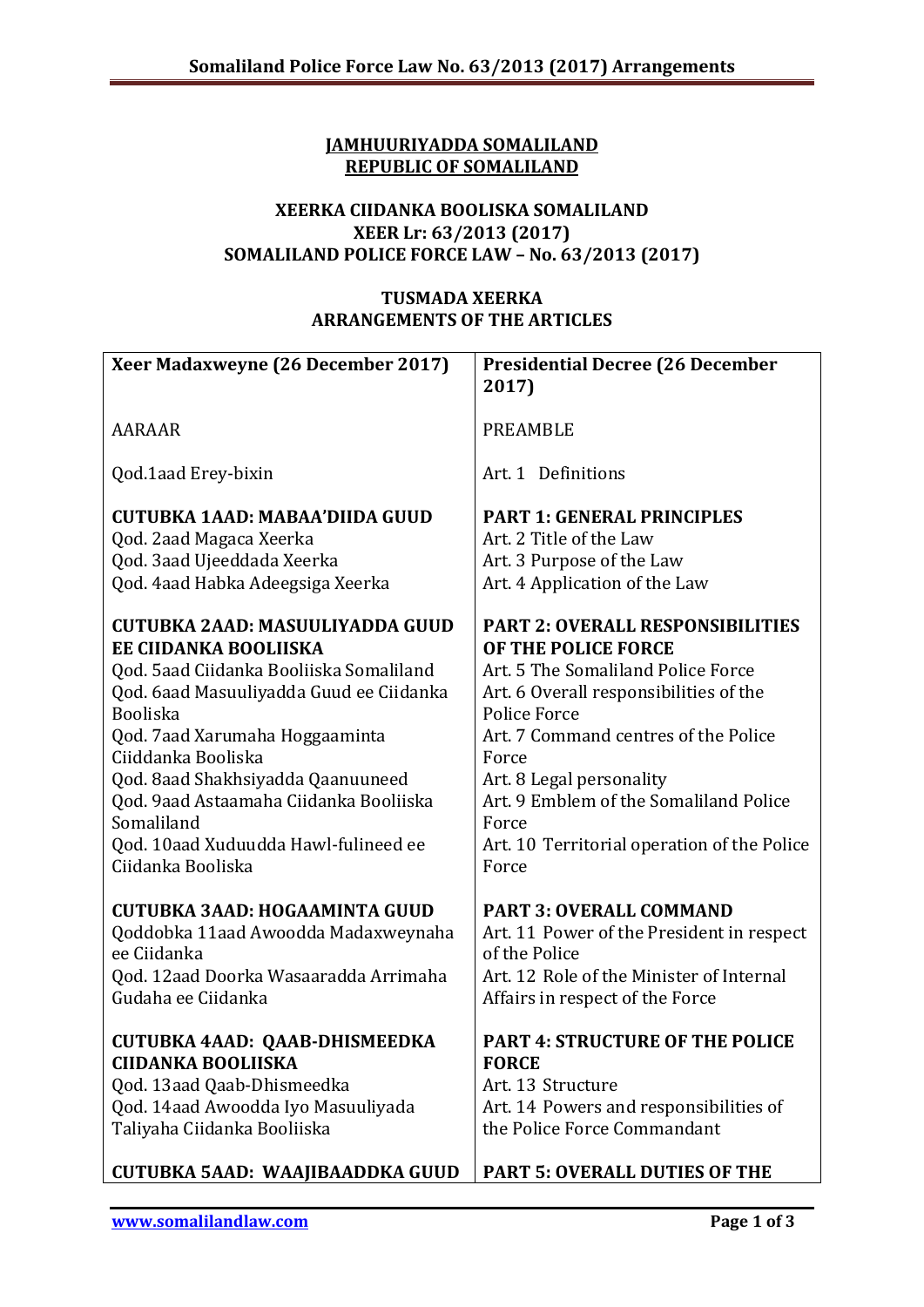| EE CIIDANKA BOOLIISKA                                  | <b>POLICE FORCE</b>                        |
|--------------------------------------------------------|--------------------------------------------|
| Qod. 15aad Waajibaadka Guud ee Ciidanka                | Art. 15 Overall duties of the Police Force |
| <b>Booliska</b>                                        | Art. 16 Powers of the Police Force         |
|                                                        |                                            |
| Qod. 16aad Awooddaha Ciidanka Booliiska                | Art. 17 Police Force members'              |
| Qod. 17aad Xil-Gudashada Xubnaha                       | performance of their duties                |
| Ciidanka Booliiska                                     |                                            |
|                                                        | <b>PART 6: EMPLOYMENT AND THE</b>          |
|                                                        | <b>AFFAIRS OF THE FORCE</b>                |
| <b>CUTUBKA 6AAD: SHAQADA IYO</b>                       |                                            |
| ARRIMAHA CIIDANKA                                      | Art. 18 Permanent employment               |
| Qod. 18aad Shaqada Joogtada ah                         | Art. 19 Termination of the employment      |
| Qod. 19aad Dhammaadka Shaqada Xubnaha                  | of members of the Police Force             |
| Ciidanka                                               | Art. 20 General register of the Force      |
|                                                        | Art. 21 Rank and uniform                   |
| Qod. 20aad Diwaanka Guud ee Ciidanka                   |                                            |
| Qod. 21aad Derajada iyo Dirreyska                      | Art. 22 Employment Leave                   |
| Qod. 22aad Fasaxyada Shaqada                           | Art. 23 Salaries and allowances            |
| Qodobks 23aad Mushaharada & Gunooyinka                 | Art. 24 Awards to members of the Police    |
| Qod. 24aad Abaal Marinta Xubnaha Ciidanka              | Force                                      |
| <b>Booliska</b>                                        | Art. 25 Death, injuries and disablement    |
| Qod. 25aad Dhimashadda, Dhaawaca iyo                   | of members of the Police Force             |
| Naafada Xubnaha ciidanka Booliiska                     | Art. 26 Deployment of the Force            |
| Qod. 26aad Hawlgelinta Ciidanka                        | Art. 27 Appraisal of the work of the       |
|                                                        |                                            |
| Qod. 27aad Qiimeynta Shaqada xubnaha                   | members of the Force                       |
| ciidanka                                               | Art. 28 Oath of the members of the Force   |
| Qod. 28aad Dhaarta xubnaha Ciidanka                    |                                            |
|                                                        | PART 7: CONDUCT AND DISCIPLINARY           |
|                                                        |                                            |
|                                                        | <b>ACTION</b>                              |
| <b>CUTUBKA 7AAD: ASLUUBTA &amp; ANSHAX-</b>            |                                            |
| <b>MARINTA</b>                                         | Art. 29 Conduct and Discipline of the      |
| Qod. 29aad Hab-dhaqanka Asluubeedka ee                 | Force                                      |
| Ciidanka                                               | Art. 30 Matters which are forbidden in     |
| Qod. 30aad Waxyaabaha Ka Reeban                        | respect of members of the Police Force     |
| Xubnaha Ciiddanka Booliiska                            | Art. 31 Disciplinary actions               |
| Qod. 31aad Talaabooyinka Anshax marineed               | Art. 32 Disciplinary offences              |
| Qodob 32aad Anshax Marinta Dambiyadda                  | Art. 33 Prohibition of and punishment of   |
|                                                        |                                            |
| Qod. 33aad Reebanaanta iyo Anshaxmarinta               | crimes against 'humanity' (human           |
| Dambiyadda ka dhanka ah Bani Aadanimada                | rights?)                                   |
|                                                        |                                            |
| CUTUBKA 8AAD: CABBASHADA KA                            | <b>PART 8: COMPLAINTS AGAINST THE</b>      |
| DHANKA AH CIIDDANKA BOOLIISKA                          | <b>POLICE FORCE</b>                        |
| Qoddobka 34aad Cabbashada ka dhanka ah                 | Art. 34 Complaints against the Police      |
| Ciidanka Booliiska                                     | Force                                      |
| Qod. 35aad Magacaabista Gudidda                        | Art. 35 Appointment of the Commission      |
| Cabbashooyinka ka dhanka ah                            | dealing with complaints against the        |
| Ciidanka Booliska ee Heer Qaran                        | Police Force at national level             |
|                                                        | Art. 36 Powers of the Commission           |
| Qod. 36aad Awoodda Guddida                             |                                            |
| Cabashooyinka Ka-dhanka ah                             | dealing with complaints against the        |
| Xubnaha Ciidanka Booliska                              | members of the Police Force                |
| Qoddobka 37aad Cabbashada Ciiddanka<br><b>Booliska</b> | Art. 37 Complaints by the Police Force     |

## **PART 9: ASSETS, EQUIPMENT,**